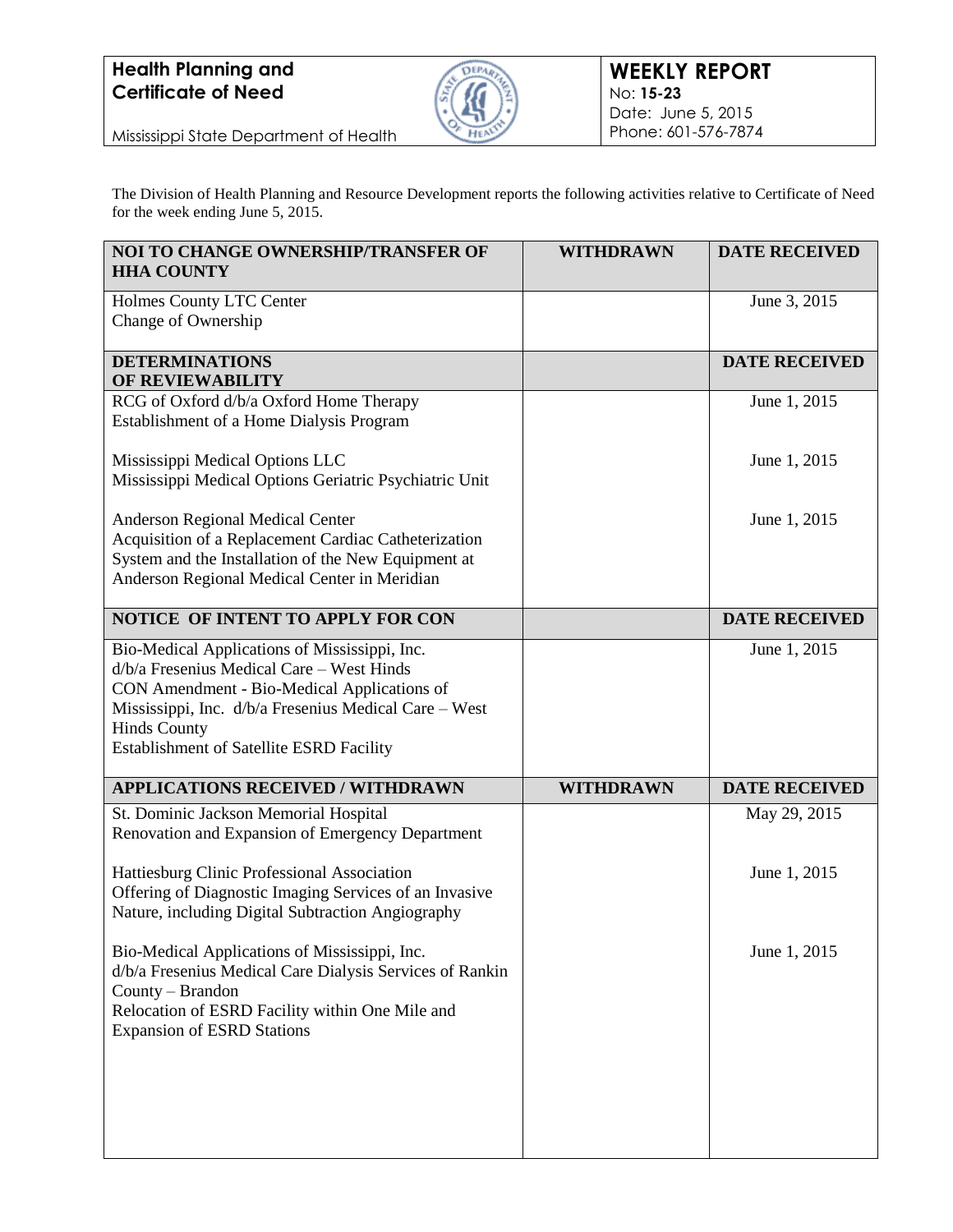

| Bio-Medical Applications of Mississippi, Inc.<br>d/b/a Fresenius Medical Care – West Hinds<br>CON Amendment - Bio-Medical Applications of<br>Mississippi, Inc. d/b/a Fresenius Medical Care - West<br><b>Hinds County</b><br>Establishment of Satellite ESRD Facility<br>Singing River Health System d/b/a Singing River<br>Hospital, Exterior Hardening Window Replacement<br>NeuroTASS, LLC<br>Establishment of Comprehensive Residential<br><b>Rehabilitation Facility</b> |                 | June 1, 2015<br>June 1, 2015<br>June 1, 2015              |
|-------------------------------------------------------------------------------------------------------------------------------------------------------------------------------------------------------------------------------------------------------------------------------------------------------------------------------------------------------------------------------------------------------------------------------------------------------------------------------|-----------------|-----------------------------------------------------------|
| REQUESTS FOR EXTENSION/RENEWAL OF AN<br><b>EXPIRED CON</b>                                                                                                                                                                                                                                                                                                                                                                                                                    | <b>DECISION</b> | <b>DATE RECEIVED/</b><br><b>EXPIRATION</b><br><b>DATE</b> |
| None                                                                                                                                                                                                                                                                                                                                                                                                                                                                          |                 |                                                           |
| <b>ADDITONAL MATERIAL ON NEGATIVE STAFF</b><br><b>ANALYSIS</b>                                                                                                                                                                                                                                                                                                                                                                                                                |                 | <b>DATE RECEIVED</b>                                      |
| None                                                                                                                                                                                                                                                                                                                                                                                                                                                                          |                 |                                                           |
| CON APPLICATIONS DEEMED COMPLETE                                                                                                                                                                                                                                                                                                                                                                                                                                              |                 | <b>DATE COMPLETE</b>                                      |
| None                                                                                                                                                                                                                                                                                                                                                                                                                                                                          |                 |                                                           |
|                                                                                                                                                                                                                                                                                                                                                                                                                                                                               |                 |                                                           |
| <b>FINAL ORDERS ISSUED</b>                                                                                                                                                                                                                                                                                                                                                                                                                                                    | <b>DECISION</b> | <b>EFFECTIVE DATE</b>                                     |
| None                                                                                                                                                                                                                                                                                                                                                                                                                                                                          |                 |                                                           |
| <b>SIX-MONTH EXTENSION REQUESTS</b>                                                                                                                                                                                                                                                                                                                                                                                                                                           | <b>DECISION</b> | <b>EXPIRATION</b><br><b>DATE</b>                          |
| SME on HG-RE-0808-030; R-0780<br>North Mississippi Medical Center<br>Replacement & Addition of Electronic Information &<br><b>Surgery Information Systems</b><br>Capital Expenditure: \$28,000,000                                                                                                                                                                                                                                                                            | <b>Granted</b>  | September 15, 2015                                        |
| SME on HG-R-1209-035; R-0807<br>Mississippi Baptist Medical Center<br><b>Nursing Units Renovation Project</b><br>Capital Expenditure: \$58,650,000                                                                                                                                                                                                                                                                                                                            | <b>Granted</b>  | September 25, 2015                                        |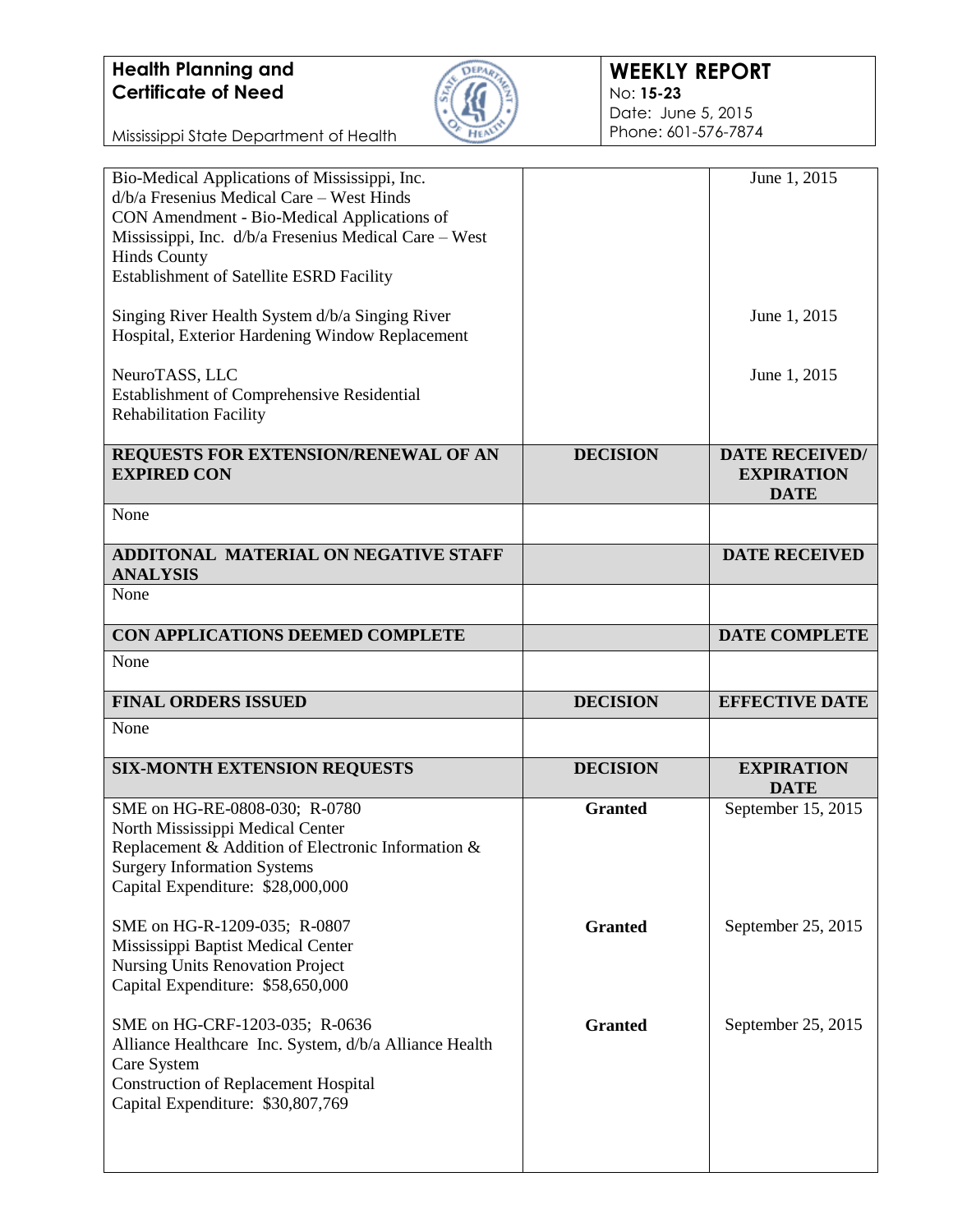Mississippi State Department of Health



#### **WEEKLY REPORT** No: **15-23**

Date: June 5, 2015 Phone: 601-576-7874

| SME on HG-RC-1109-030; R-0804                                                                               | <b>Granted</b> | September 25, 2015 |
|-------------------------------------------------------------------------------------------------------------|----------------|--------------------|
| North Mississippi Medical Center                                                                            |                |                    |
| West Bed-Tower Expansion and Renovation<br>Capital Expenditure: \$55,103,273                                |                |                    |
| SME on HG-RC-0613-008; R-0868<br>Baptist Memorial Hospital North Mississippi, Inc.                          | <b>Granted</b> | September 28, 2015 |
| d/b/a Baptist Memorial North Mississippi                                                                    |                |                    |
| <b>Hospital Infusion Services Addition</b><br>Capital Expenditure: \$4,153,323                              |                |                    |
| SME on ESRD-NIS-0612-013; R-0859                                                                            | <b>Granted</b> | September 28, 2015 |
| RCG Mississippi, Inc. d/b/a Lowndes County Dialysis,<br>Columbus                                            |                |                    |
| <b>Establishment of Satellite ESRD Facility</b>                                                             |                |                    |
| Capital Expenditure: \$1,405,966                                                                            |                |                    |
| SME on HG-C-0613-010; R-0870                                                                                | <b>Granted</b> | September 28, 2015 |
| Mississippi Methodist Hospital and Rehabilitation Center,<br>Inc. d/b/a Methodist Outpatient Rehabilitation |                |                    |
| <b>Construction of Consolidated Outpatient Therapy Facility</b>                                             |                |                    |
| Capital Expenditure: \$5,872,945                                                                            |                |                    |
| SME on HG-RC-0611-013; R-0847<br>Memorial Hospital at Gulfport, Gulfport                                    | <b>Granted</b> | September 29, 2015 |
| Neonatal Intensive Care Unit Expansion                                                                      |                |                    |
| Capital Expenditure: \$6,663,350                                                                            |                |                    |
| SME on HG-CB-1211-027; R-0848                                                                               | <b>Granted</b> | September 29, 2015 |
| Singing River Hospital, Pascagoula<br>Addition of Level II Comprehensive Medical                            |                |                    |
| <b>Rehabilitation Beds</b>                                                                                  |                |                    |
| Capital Expenditure: \$690,000                                                                              |                |                    |
| SME on NH-CRF-0908-039; R-0786                                                                              | <b>Granted</b> | October 30, 2015   |
| <b>Community Place Jackson</b><br>Construction/Replacement/Relocation of Community                          |                |                    |
| Nursing Home                                                                                                |                |                    |
| Capital Expenditure: \$9,870,000                                                                            |                |                    |
|                                                                                                             |                |                    |
|                                                                                                             |                |                    |
|                                                                                                             |                |                    |
|                                                                                                             |                |                    |
|                                                                                                             |                |                    |
|                                                                                                             |                |                    |
|                                                                                                             |                |                    |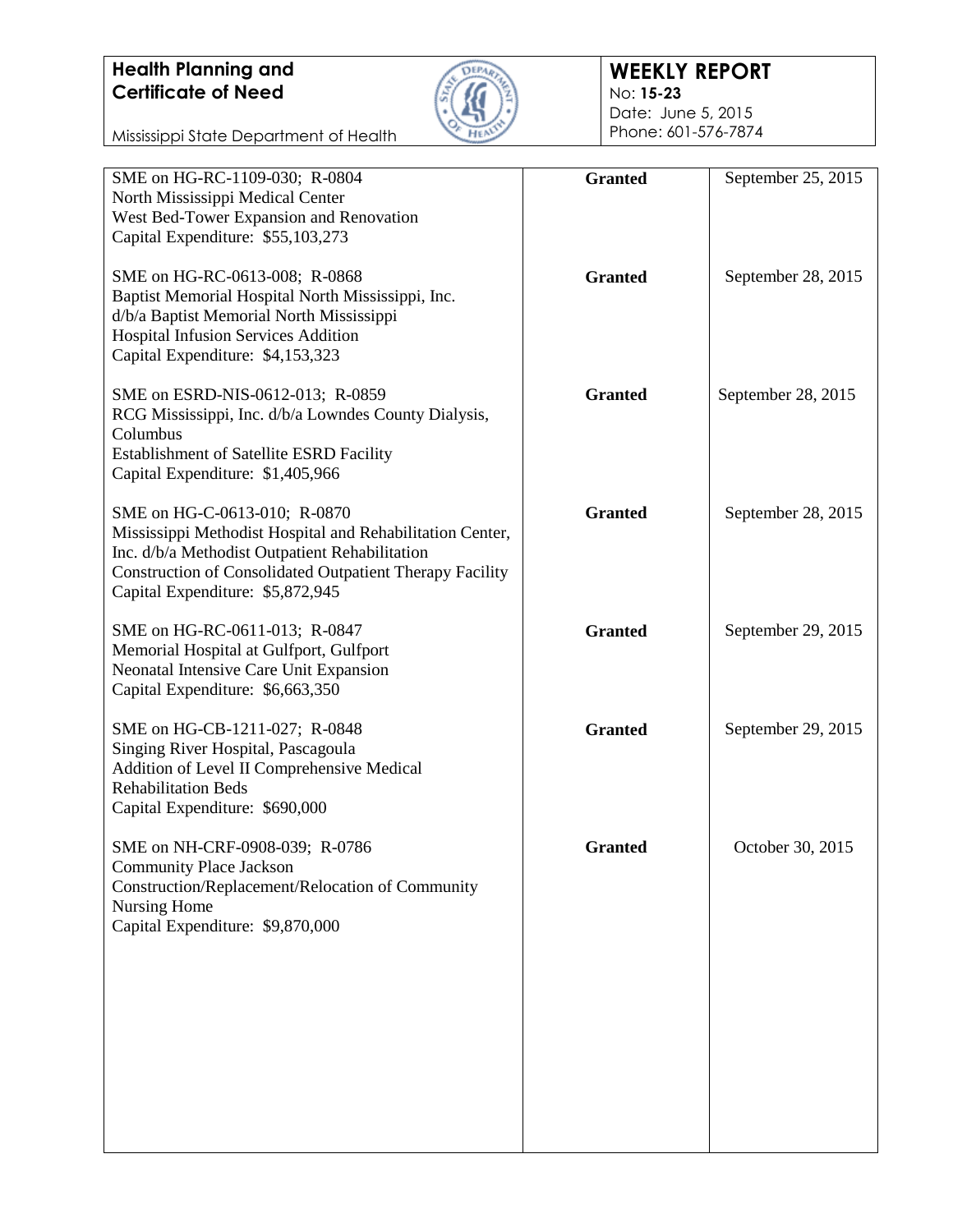

#### **WEEKLY REPORT** No: **15-23** Date: June 5, 2015 Phone: 601-576-7874

| <b>HEARINGS DURING THE COURSE OF REVIEW</b>                                                                                                                                                                                                                                  | <b>REQUESTED</b>       | <b>DATE</b><br><b>SCHEDULED</b> |
|------------------------------------------------------------------------------------------------------------------------------------------------------------------------------------------------------------------------------------------------------------------------------|------------------------|---------------------------------|
| CON Review Number: HG-NIS-1214-021<br>River Oaks, LLC d/b/a River Oaks Hospital<br>Establishment of a Diagnostic Catheterization and PCI<br>Services and Acquisition of Related Equipment<br>Capital Expenditure: \$900,000<br>Location: Flowood, Rankin County, Mississippi |                        |                                 |
| Requestor(s): St. Dominic-Jackson Memorial Hospital                                                                                                                                                                                                                          | March 6, 2015          | July 27 – 31, 2015              |
| Mississippi Baptist Medical Center, Inc. d/b/a Mississippi<br><b>Baptist Medical Center</b>                                                                                                                                                                                  | March 11, 2015         |                                 |
| <b>CON Review Number: ASC-NIS-0614-008</b><br>Madison Physician Surgery Center<br>Establishment of a Multi-Specialty Ambulatory Surgery<br>Center<br>Capital Expenditure: \$1,869,414.00<br>Location: Madison, Madison County, Mississippi                                   |                        |                                 |
| Requestor(s): Madison Physician Surgery Center                                                                                                                                                                                                                               | September 10, 2014     | To Be Scheduled                 |
| <b>CON Review: HG-RLS-1210-039</b><br>Patients' Choice Medical Center, Raleigh<br>Lease/Relocation of 10 Chemical Dependency Beds &<br>Offering of Adult Chemical Dependency Services<br>Capital Expenditure: \$58,400                                                       |                        |                                 |
| Requestor: Alliance Health Center, Meridian                                                                                                                                                                                                                                  | March 16, 2011         | To Be Scheduled                 |
| CON Review: FSF-NIS-0610-025<br>Gumtree Imaging, LLC Tupelo<br>Acquisition/Establishment and Offering of MRI Services<br>Capital Expenditure: \$1,090,000                                                                                                                    |                        |                                 |
| Requestor: The Imaging Center at Gloster Creek Village                                                                                                                                                                                                                       | <b>August 26, 2010</b> | To Be Scheduled                 |
| CON Review: ESRD-NIS-0908-031<br>Fresenius Medical Care-Calhoun City<br>Establish/Const of a 6-Station ESRD Facility in<br><b>Calhoun County</b><br>Capital Expenditure: \$462,471                                                                                           |                        |                                 |
| Requestor: Fresenius Medical Care                                                                                                                                                                                                                                            | March 9, 2010          | To Be Scheduled                 |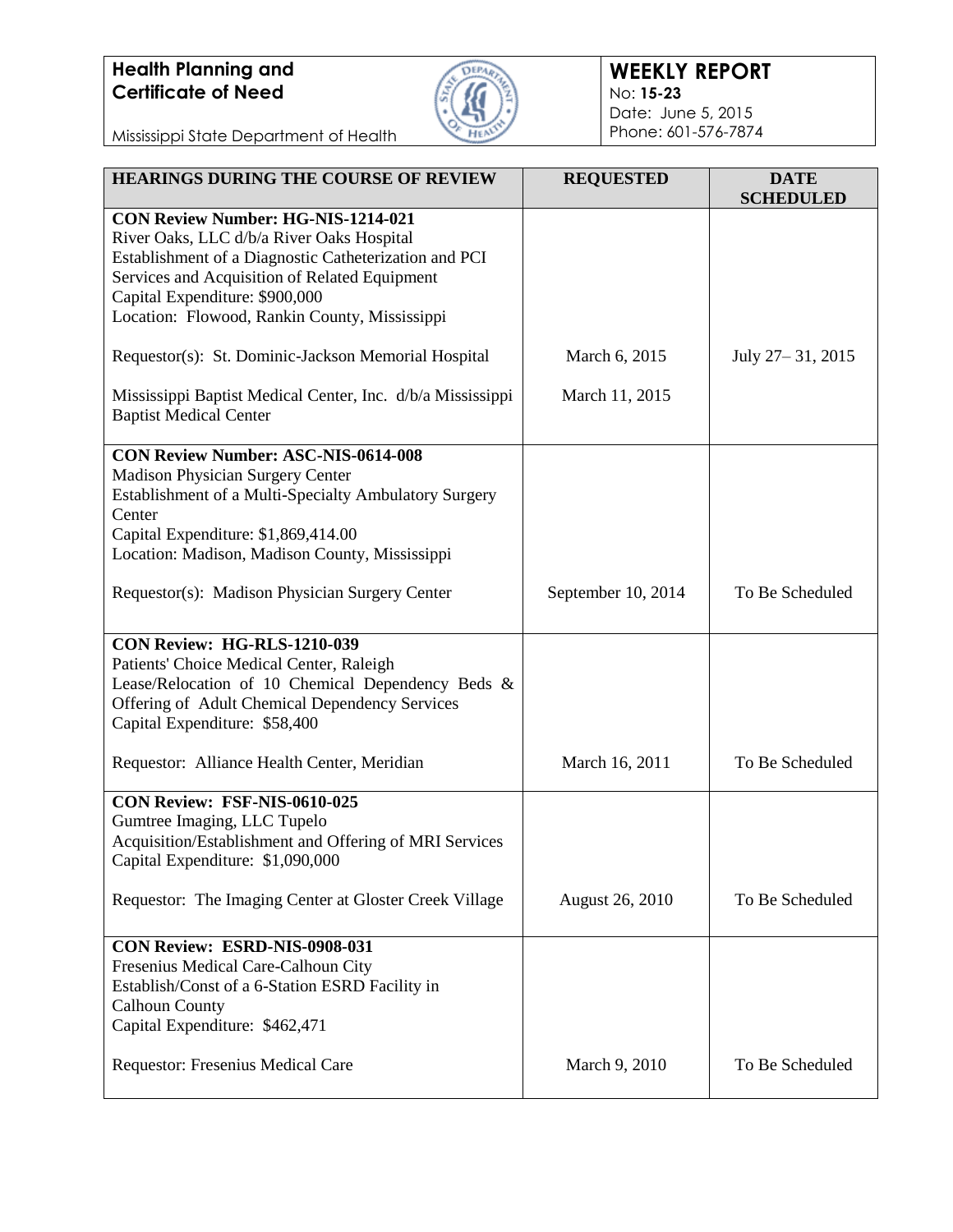

| Fresenius Medical Care-West Point<br>Establish/Const of a 10-Station ESRD Facility in<br>Clay County<br>Capital Expenditure: \$380,000 |                  |                                 |
|----------------------------------------------------------------------------------------------------------------------------------------|------------------|---------------------------------|
|                                                                                                                                        |                  |                                 |
|                                                                                                                                        |                  |                                 |
|                                                                                                                                        |                  |                                 |
| Requestor: Fresenius Medical Care                                                                                                      | March 9, 2010    | To Be Scheduled                 |
| CON Review: ESRD-NIS-0908:035                                                                                                          |                  |                                 |
| Fresenius Medical Care-Water Valley                                                                                                    |                  |                                 |
| Establish/Const. of a 6-Station ESRD facility in                                                                                       |                  |                                 |
| Yalobusha County                                                                                                                       |                  |                                 |
| Capital Expenditure: \$462,471                                                                                                         |                  |                                 |
| Requestor: Fresenius Medical Care                                                                                                      | March 9, 2010    | To Be Scheduled                 |
| CON Review: FSF-NIS-0808-024                                                                                                           |                  |                                 |
| Advanced Medical Imaging of Greenville, LLC                                                                                            |                  |                                 |
| Provision of MRI Services in Washington County                                                                                         |                  |                                 |
| Capital Expenditure: \$0                                                                                                               |                  |                                 |
| Requestor: Delta Regional Medical Center                                                                                               | December 3, 2008 | To Be Scheduled                 |
| CON Review: FSF-NIS-0807-018                                                                                                           |                  |                                 |
| Desoto Imaging and Diagnostics, LLC                                                                                                    |                  |                                 |
| <b>Establishment of Mobile PET Services</b>                                                                                            |                  |                                 |
| Capital Expenditure: \$0                                                                                                               |                  |                                 |
| Requestor: Baptist Memorial Hospital - DeSoto                                                                                          | December 3, 2007 | To Be Scheduled                 |
| CON Review: HG-NIS-1206-038                                                                                                            |                  |                                 |
| Laird Hospital, Inc.                                                                                                                   |                  |                                 |
| Offering of MRI Services at Rush Medical Clinic,                                                                                       |                  |                                 |
| Philadelphia                                                                                                                           |                  |                                 |
| Capital Expenditure: \$14,500                                                                                                          |                  |                                 |
| Requestors: Neshoba County General Hospital & InSight                                                                                  | May 2, 2007      | To Be Scheduled                 |
| <b>Health Corporation</b>                                                                                                              |                  |                                 |
| CON Review: FSF-NIS-1006-031                                                                                                           |                  |                                 |
| Starkville Orthopedic Clinic, Starkville                                                                                               |                  |                                 |
| Acquisition of MRI Equipment and Offering of Open                                                                                      |                  |                                 |
| <b>Orthopedic MRI Services</b>                                                                                                         |                  |                                 |
| Capital Expenditure: \$802,060                                                                                                         |                  |                                 |
| Requestor: Oktibbeha County Hospital                                                                                                   | January 16, 2007 | To Be Scheduled                 |
| OTHER HEARINGS DURING THE COURSE OF<br><b>REVIEW</b>                                                                                   | <b>REQUESTED</b> | <b>DATE</b><br><b>SCHEDULED</b> |